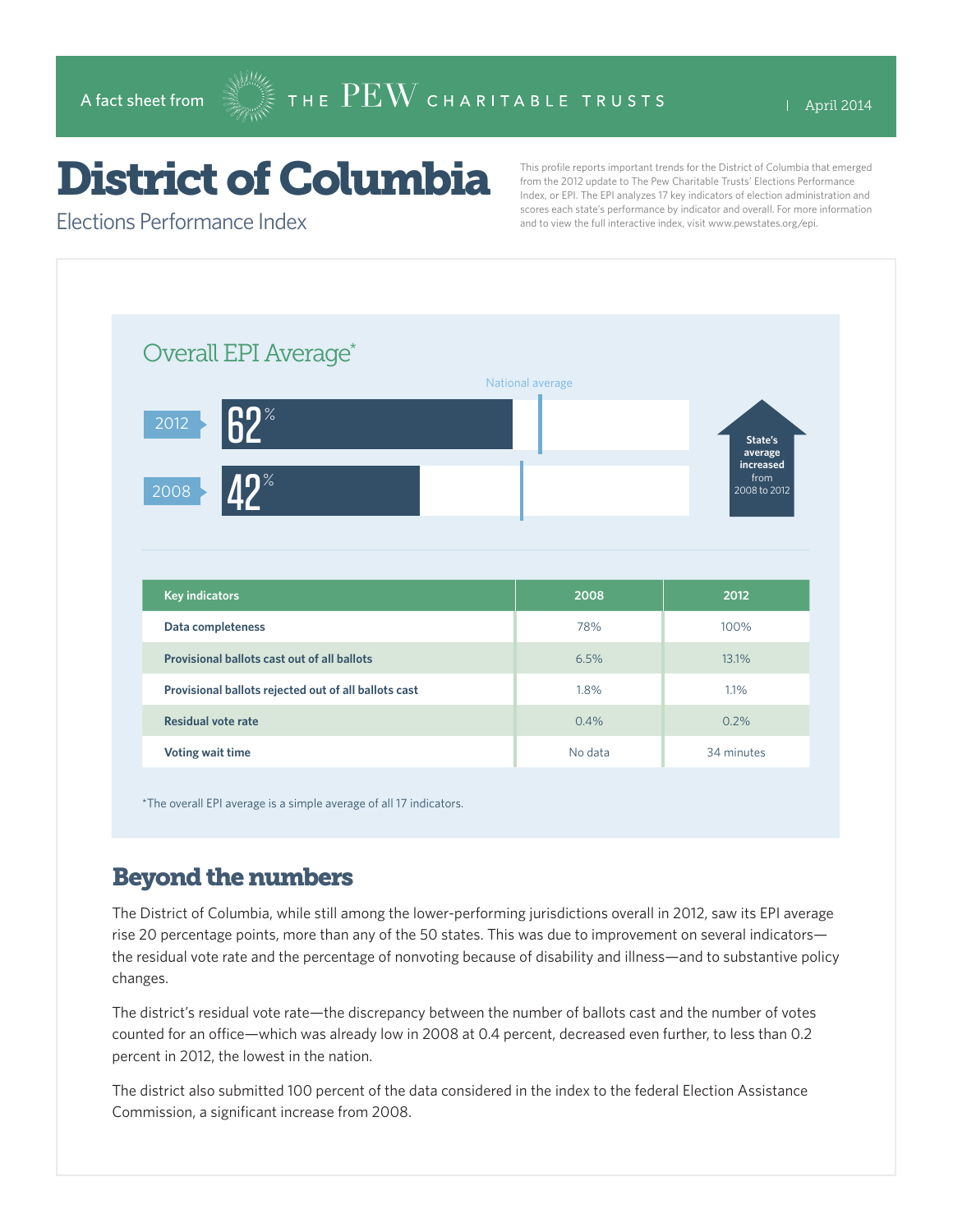Additionally, the provisional ballot rejection rate, although still one of the highest, decreased more than any state's, improving from second-highest in the nation in 2008—behind only Arizona—to fifth-highest in 2012.

On the other hand, the district had the largest increase in unreturned mail ballots, jumping from less than 4 percent in 2008 to more than 28 percent in 2012, the second-highest in that year behind California.

The district's election policy changes between 2008 and 2012 included allowing permanent absentee (mail) voting. With this change, the number of unreturned mail ballots increased substantially, to a rate similar to those in states that allow permanent absentee voting. In contrast, the mail ballot rejection rate dropped from the nation's highest—1 percent of all ballots cast in 2008—to about 0.1 percent in 2012.

## Room for improvement

Some of the areas in which the District of Columbia did not perform well in 2012, including issuing a large number of provisional ballots and long wait times at the polls, stem from challenges with the voter registration system.

Although the district's provisional ballot rejection rate declined in 2012, the rate of provisional ballots out of all ballots cast more than doubled, to 13.1 percent, the highest in the nation. In 2012, the district allowed same-day registration for the first time in a presidential election, but those voters were given provisional ballots, which were counted after the voters' registrations had been verified. This is the main reason for the dramatic increase in the number of provisional ballots. The vast majority of these ballots were counted, while the number rejected decreased.

The city also had one of the longest average wait times to vote in 2012 at 34 minutes. The Presidential [Commission on Election Administration](www.supportthevoter.gov/) suggests that "long wait times at select polling places result from a combination of mismanagement, limited or misallocated resources, and long ballots" and that "jurisdictions can solve the problem of long lines through a combination of planning … and the efficient allocation of resources."1

Officials in the district cited the increase in provisional ballots, which can take more time to issue and process, as a cause of the long waits.<sup>2</sup>

Upgrading voter registration lists by participating in data-sharing agreements such as the Electronic Registration Information Center, or ERIC, can help address these issues. Such efforts allow states to better track voters who move, helping create a more efficient and accurate voter registration system, and reducing the need for provisional ballots. In January 2014, the district joined ERIC, which also includes eight states.

The district could add online voter registration, which would not only improve its performance on the online registration indicator, but could also improve other indicators, including provisional ballots cast. Adding online voter registration is also one of the recommendations of the Presidential Commission on Election Administration.

District voters who needed to update their registration addresses accounted for 13,688 provisional ballots cast on Election Day. Many of those voters had tried to change their addresses through the Department of Motor Vehicles or the Board of Elections website but failed because a hard copy of the change was not received or entered into the voter registration database, or the electronic transmission from the DMV was not completed due to an error in the voter registration database.

The district's own after-action report on the election notes that online voter registration could help. "A modernized voter registration system, complete with a beginning-to-end online voter registration update feature and compatible with DMV electronic data, will significantly reduce special [provisional] ballots for this reason," the report states.<sup>3</sup>